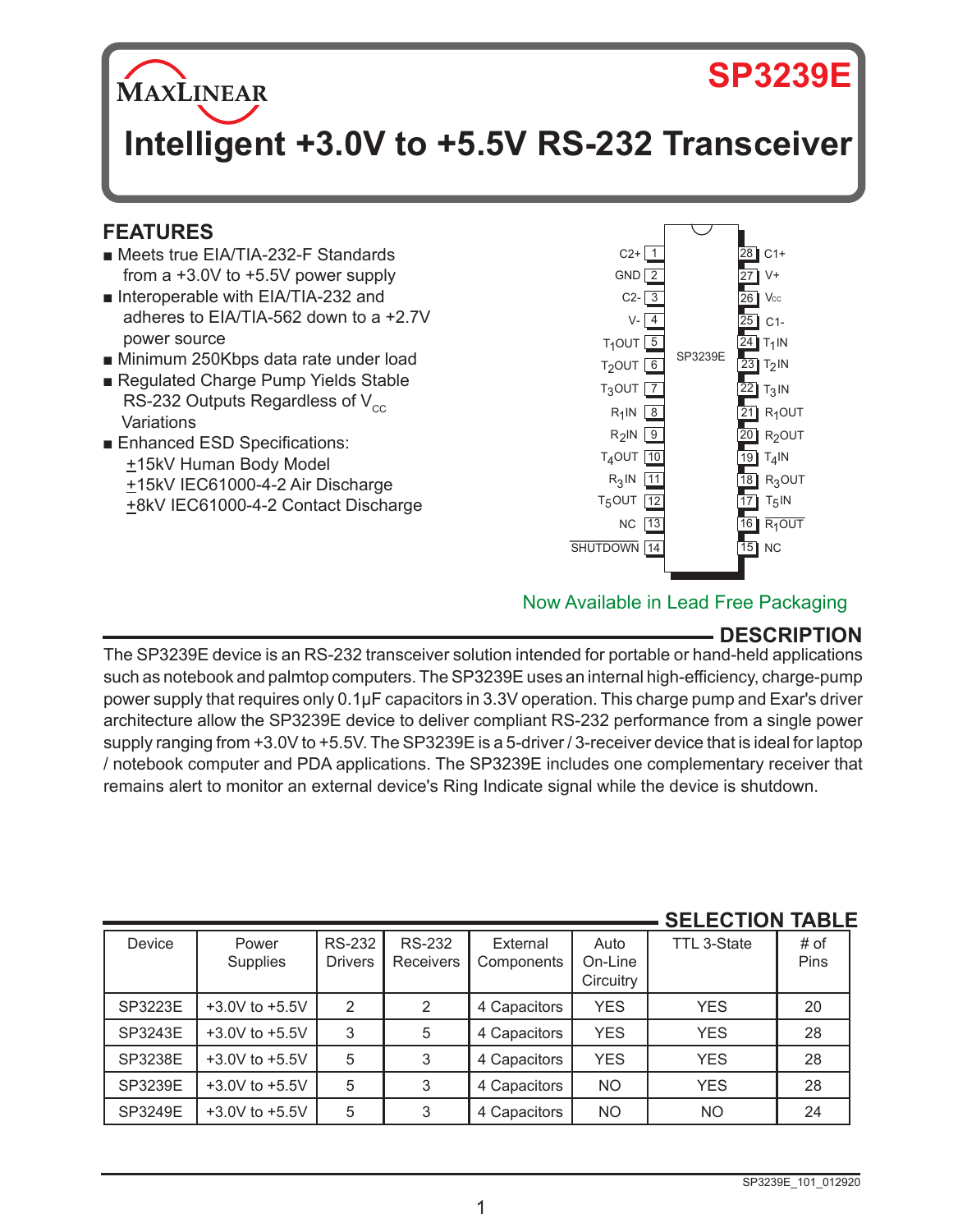### **ABSOLUTE MAXIMUM RATINGS**

These are stress ratings only and functional operation of the device at these ratings or any other above those indicated in the operation sections of the specifications below is not implied. Exposure to absolute maximum rating conditions for extended periods of time may affect reliability and cause permanent damage to the device.

#### **Input Voltages**

| TxIN, SHUTDOWN, -0.3V to Vcc + 0.3V |  |
|-------------------------------------|--|
|                                     |  |
| <b>Output Voltages</b>              |  |
|                                     |  |
|                                     |  |
| <b>Short-Circuit Duration</b>       |  |
|                                     |  |
| Storage Temperature -65°C to +150°C |  |
|                                     |  |

#### NOTE 1: V+ and V- can have maximum magnitudes of 7V, but their absolute difference cannot exceed 13V.

#### **Power Dissipation per package**

28-pin SSOP (derate 11.2mW/°C above +70°C)..........900mW

#### **ELECTRICAL CHARACTERISTICS**

 $V_{\text{cc}}$  = +3.0V to +5.5V, C1 - C4 = 0.1µF (tested at 3.3V +/-5%), C1 - C4 = 0.22µF (tested at 3.3V +/-10%), C1 = 0.047µF and C2 - C4 = 0.33µF (tested at 5.0V +/-10%),  $T_{_{\sf AMB}}$  =  $T_{_{\sf MMN}}$  to  $T_{_{\sf MAX}}$ , unless otherwise noted. Typical values are at  $T_a = 25^{\circ}$ C

| <b>PARAMETER</b>                                   | MIN.          | TYP.          | MAX.   | <b>UNITS</b> | <b>CONDITIONS</b>                                          |  |
|----------------------------------------------------|---------------|---------------|--------|--------------|------------------------------------------------------------|--|
| <b>DC CHARACTERISTICS</b>                          |               |               |        |              |                                                            |  |
| Supply Current, Shutdown                           |               | 1.0           | 10     | μA           | SHUTDOWN = GND,<br>$TxIN = GND$ or $V_{cc}$                |  |
| <b>Supply Current</b>                              |               | 0.3           | 1.0    | mA           | $\overline{\text{SHUTDOWN}} = V_{\text{cc}}$ , no load     |  |
| <b>LOGIC INPUTS AND RECEIVER OUTPUTS</b>           |               |               |        |              |                                                            |  |
| Input Logic Threshold<br><b>LOW</b><br><b>HIGH</b> | 2.4           |               | 0.8    | V<br>$\vee$  | $V_{cc}$ = +3.3V or +5.0V, TxIN,<br><b>SHUTDOWN</b>        |  |
| Input Leakage Current                              |               | $+0.01$       | $+1.0$ | μA           | TxIN, SHUTDOWN<br>$T_{\text{AMB}}$ = +25°C                 |  |
| Output Leakage Current                             |               | $+0.05$       | ±10    | μA           | Receivers disabled                                         |  |
| Output Voltage LOW                                 |               |               | 0.4    | V            | $I_{OUT} = 1.6mA$                                          |  |
| Output Voltage HIGH                                | $V_{cc}$ -0.6 | $V_{cc}$ -0.1 |        | $\vee$       | $I_{OUT} = -1.0mA$                                         |  |
| <b>DRIVER OUTPUTS</b>                              |               |               |        |              |                                                            |  |
| Output Voltage Swing                               | $+5.0$        | $+5.4$        |        | $\vee$       | All driver outputs loaded with $3K\Omega$ to<br><b>GND</b> |  |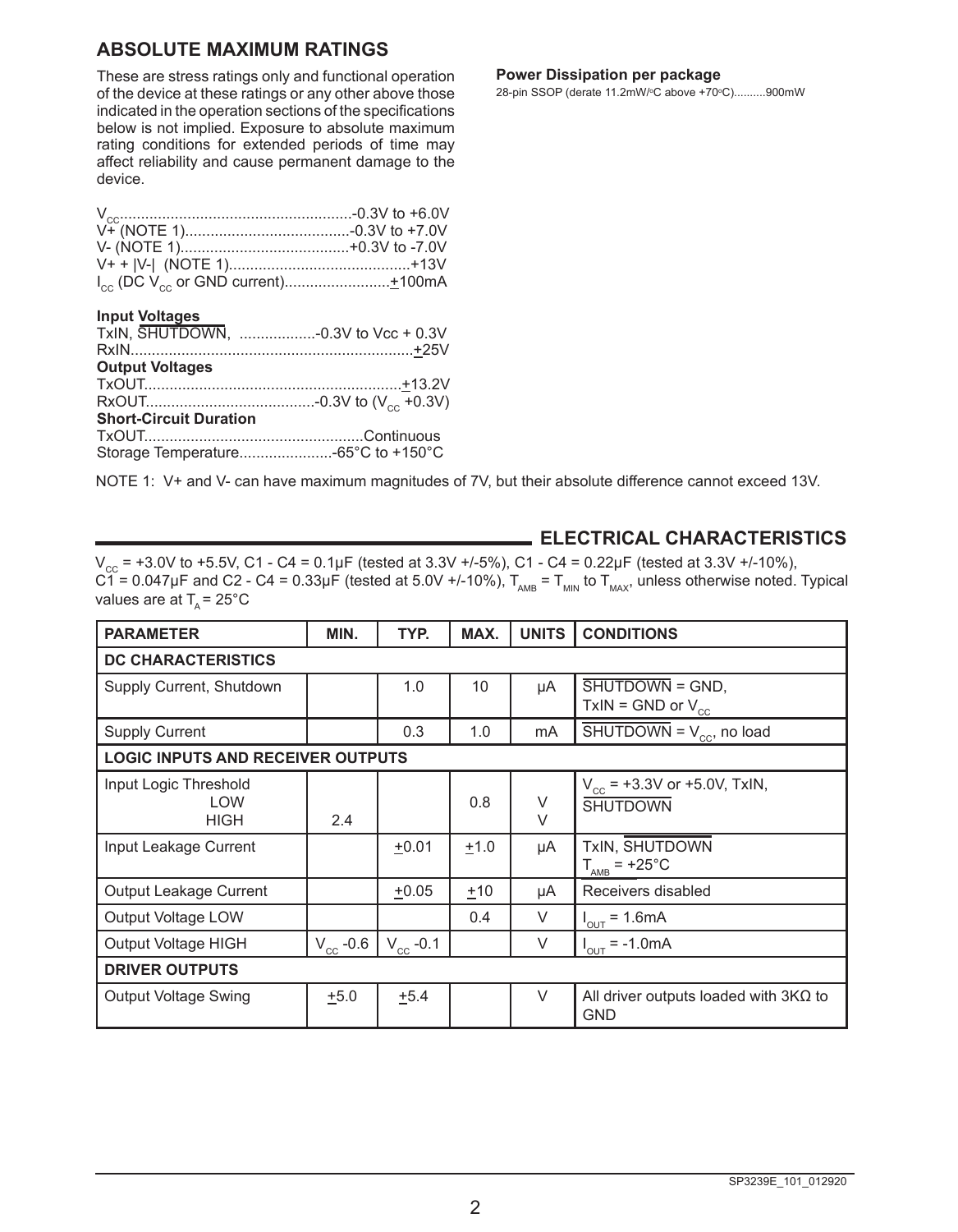#### **ELECTRICAL CHARACTERISTICS**

 $V_{\text{cc}}$  = +3.0V to +5.5V, C1 - C4 = 0.1µF (tested at 3.3V +/-5%), C1 - C4 = 0.22µF (tested at 3.3V +/-10%), C1 = 0.047µF and C2 - C4 = 0.33µF (tested at 5.0V +/-10%),  $T_{_{\sf AMB}}$  =  $T_{_{\sf MMN}}$  to  $T_{_{\sf MAX}}$ , unless otherwise noted. Typical values are at T<sub> $_{\rm A}$ </sub>= 25°C

| <b>PARAMETER</b>                                                            | MIN.  | TYP.         | MAX.           | <b>UNITS</b> | <b>CONDITIONS</b>                                                                                                         |
|-----------------------------------------------------------------------------|-------|--------------|----------------|--------------|---------------------------------------------------------------------------------------------------------------------------|
| <b>DRIVER OUTPUTS (continued)</b>                                           |       |              |                |              |                                                                                                                           |
| <b>Output Resistance</b>                                                    | 300   |              |                | Ω            | $V_{cc} = V + = V - = 0V, V_{OUT} = \pm 2V$                                                                               |
| <b>Output Short-Circuit Current</b>                                         |       | $+35$        | $+60$          | mA           | $V_{OUT} = GND$                                                                                                           |
| <b>RECEIVER INPUTS</b>                                                      |       |              |                |              |                                                                                                                           |
| Input Voltage Range                                                         | $-25$ |              | 25             | $\vee$       |                                                                                                                           |
| Input Threshold LOW                                                         | 0.6   | 1.2          |                | $\vee$       | $Vcc = 3.3V$                                                                                                              |
| Input Threshold LOW                                                         | 0.8   | 1.5          |                | $\vee$       | $Vcc = 5.0V$                                                                                                              |
| Input Threshold HIGH                                                        |       | 1.5          | 2.4            | $\vee$       | $Vcc = 3.3V$                                                                                                              |
| Input Threshold HIGH                                                        |       | 1.8          | 2.4            | $\vee$       | $Vcc = 5.0V$                                                                                                              |
| Input Hysteresis                                                            |       | 0.5          |                | $\vee$       |                                                                                                                           |
| Input Resistance                                                            | 3     | 5            | $\overline{7}$ | kΩ           |                                                                                                                           |
| <b>TIMING CHARACTERISTICS</b>                                               |       |              |                |              |                                                                                                                           |
| Maximum Data Rate                                                           | 250   |              |                | kbps         | $R_i = 3K\Omega$ , C <sub>i</sub> = 1000pF, one<br>driver switching                                                       |
| Receiver Propagation Delay<br>$\mathfrak{t}_{_{\sf PHL}}$<br>ւ<br>-<br>Pl H |       | 0.15<br>0.15 |                | μs           | Receiver input to Receiver<br>output, $C_i = 150pF$                                                                       |
| Receiver Output Enable Time                                                 |       | 200          |                | ns           | Normal operation                                                                                                          |
| Receiver Output Disable Time                                                |       | 200          |                | ns           | Normal operation                                                                                                          |
| <b>Driver Skew</b>                                                          |       | 100          |                | ns           | $t_{PHL}$ - $t_{PLH}$  , $T_{AMB}$ = 25°C                                                                                 |
| <b>Receiver Skew</b>                                                        |       | 50           |                | ns           | $ t_{\rm{p_{HL}}}-t_{\rm{p_{LH}}} $                                                                                       |
| <b>Transition-Region Slew Rate</b>                                          |       |              | 30             | $V/\mu s$    | Vcc = 3.3V, R <sub>L</sub> = 3kΩ, T <sub>AMB</sub> =<br>25°C, measurements taken from<br>-3.0V to +3.0V or +3.0V to -3.0V |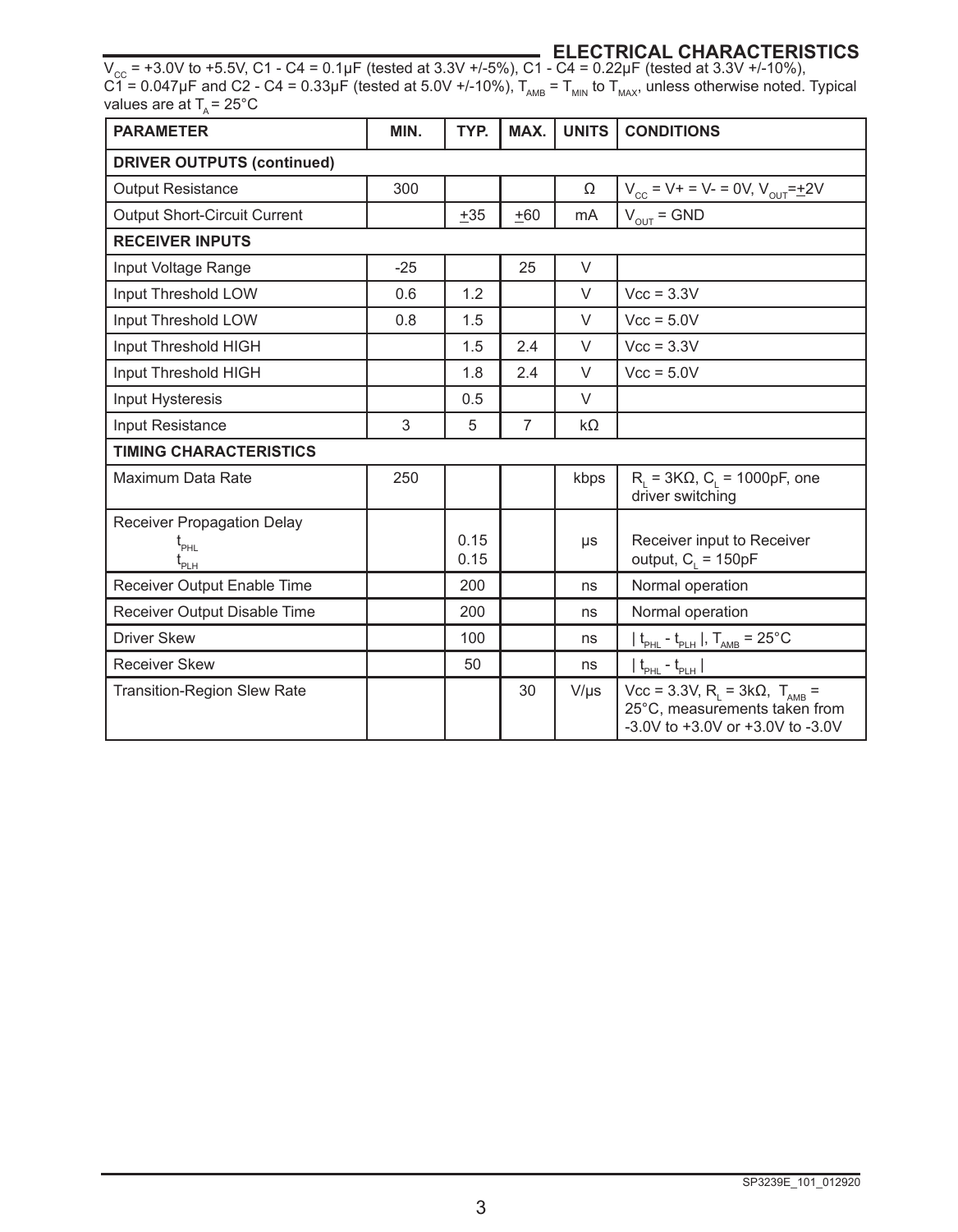### **TYPICAL PERFORMANCE CHARACTERISTICS**

Unless otherwise noted, the following performance characteristics apply for V $_{\rm cc}$  = +3.3V, 250kbps data rate, all drivers loaded with 3kΩ, 0.1µF charge pump capacitors, and T $_{_{\sf AMB}}$  = +25°C.



Figure 1. Transmitter Output Voltage VS. Load Figure 2. Slew Rate VS. Load Capacitance **Capacitance** 





Figure 3. Supply Current VS. Load Capacitance when Transmitting Data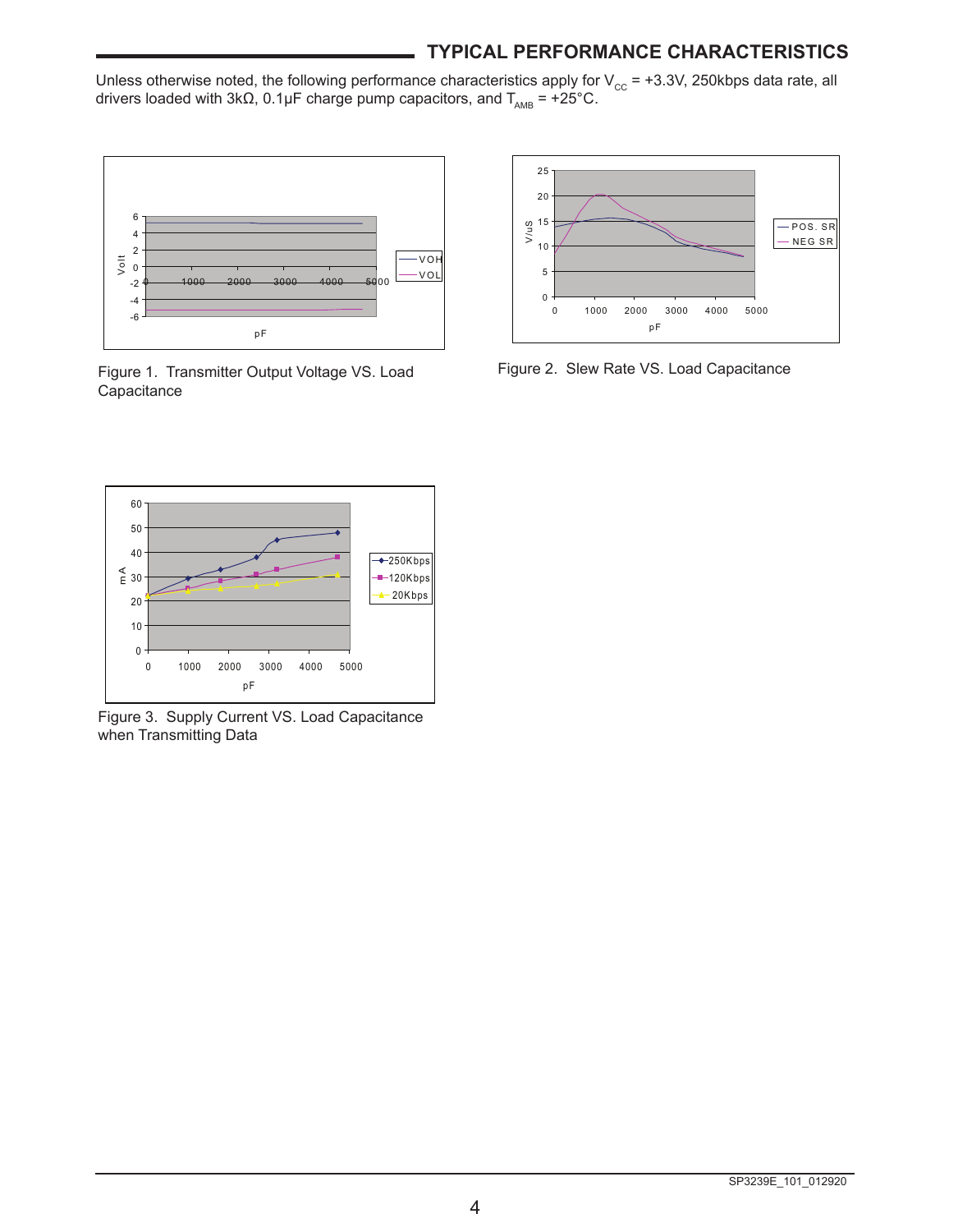| <b>NAME</b>                        | <b>FUNCTION</b>                                                | <b>PIN NUMBER</b> |
|------------------------------------|----------------------------------------------------------------|-------------------|
| $C2+$                              | Positive terminal of the symmetrical charge-pump capacitor C2. | 1                 |
| <b>GND</b>                         | Ground.                                                        | 2                 |
| $C2-$                              | Negative terminal of the symmetrical charge-pump capacitor C2. | 3                 |
| $V -$                              | Regulated -5.5V output generated by the charge pump.           | $\overline{4}$    |
| T,OUT                              | RS-232 Driver Output.                                          | 5                 |
| $T_{2}$ OUT                        | RS-232 Driver Output.                                          | 6                 |
| $T_{3}$ OUT                        | RS-232 Driver Output.                                          | $\overline{7}$    |
| $R_1$ IN                           | RS-232 receiver input.                                         | 8                 |
| $R_2$ IN                           | RS-232 receiver input.                                         | 9                 |
| T <sub>4</sub> OUT                 | RS-232 Driver Output.                                          | 10                |
| $R_{3}$ IN                         | RS-232 receiver input.                                         | 11                |
| <b>T<sub><sub>5</sub>OUT</sub></b> | RS-232 Driver Output.                                          | 12                |
| <b>NC</b>                          | No connect.                                                    | 13                |
| <b>SHUTDOWN</b>                    | Apply logic LOW to shut down drivers and charge pump.          | 14                |
| <b>NC</b>                          | No Connect or tie HIGH for normal operation.                   | 15                |
| R <sub>1</sub> OUT                 | Non-Inverting receiver - 1 output, active in shutdown.         | 16                |
| $T_{\rm g}$ IN                     | TTL/CMOS driver input.                                         | 17                |
| $R_3$ OUT                          | TTL/CMOS receiver output.                                      | 18                |
| $T_A$ IN                           | TTL/CMOS driver input.                                         | 19                |
| R <sub>2</sub> OUT                 | TTL/CMOS receiver output.                                      | 20                |
| R <sub>4</sub> OUT                 | TTL/CMOS receiver output.                                      | 21                |
| $T_{3}$ IN                         | TTL/CMOS driver input.                                         | 22                |
| $T_{2}$ IN                         | TTL/CMOS driver input.                                         | 23                |
| $T_1$ IN                           | TTL/CMOS driver input.                                         | 24                |
| $C1-$                              | Negative terminal of the symmetrical charge-pump capacitor C1. | 25                |
| Vcc                                | +3.0V to +5.5V supply voltage.                                 | 26                |
| $V +$                              | Regulated +5.5V output generated by the charge pump.           | 27                |
| $C1+$                              | Positive terminal of the symmetrical charge-pump capacitor C1. | 28                |

Table 1. Device Pin Description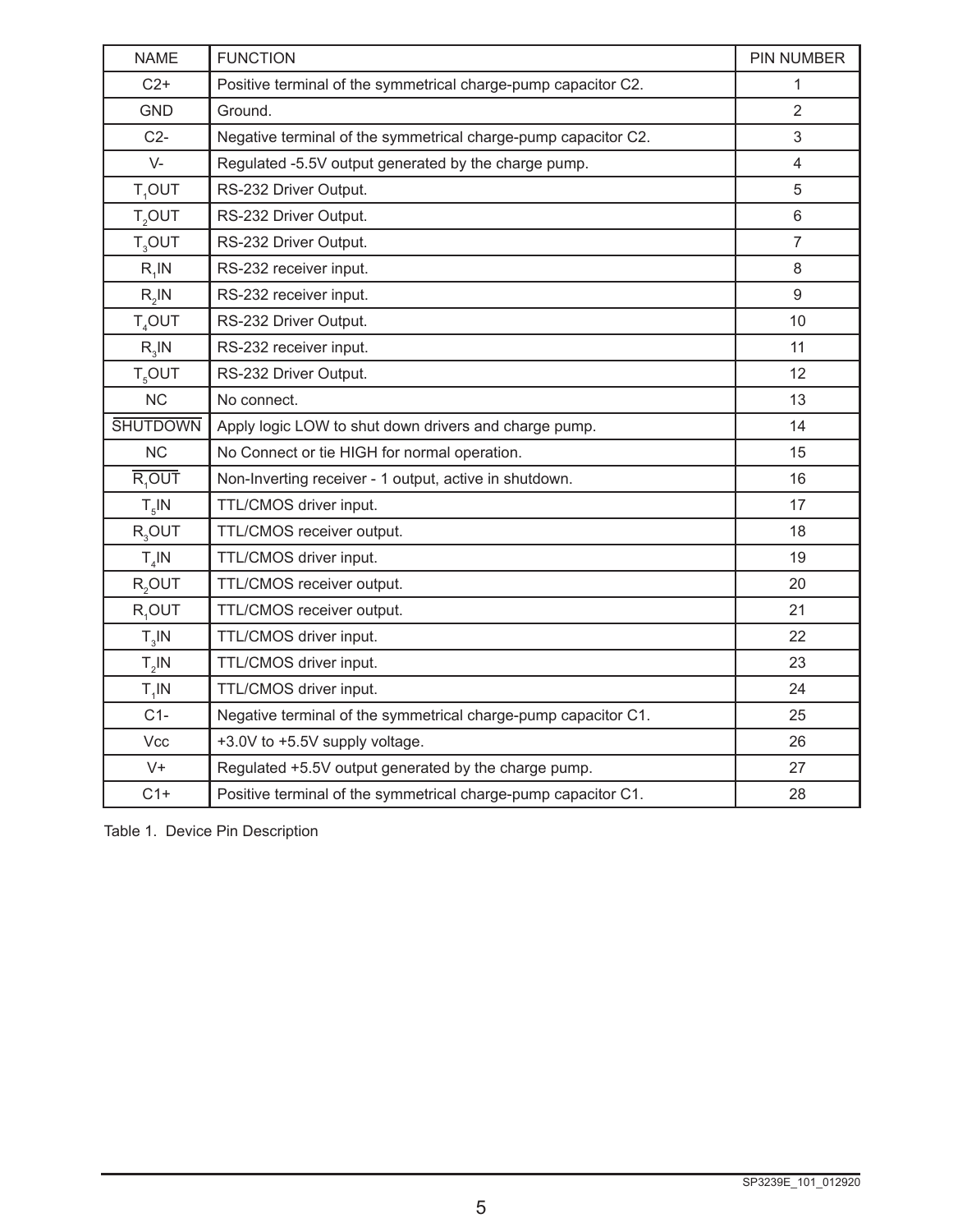

Figure 4. SP3239E Pinout Configuration



Figure 5. SP3239E Typical Operating Circuit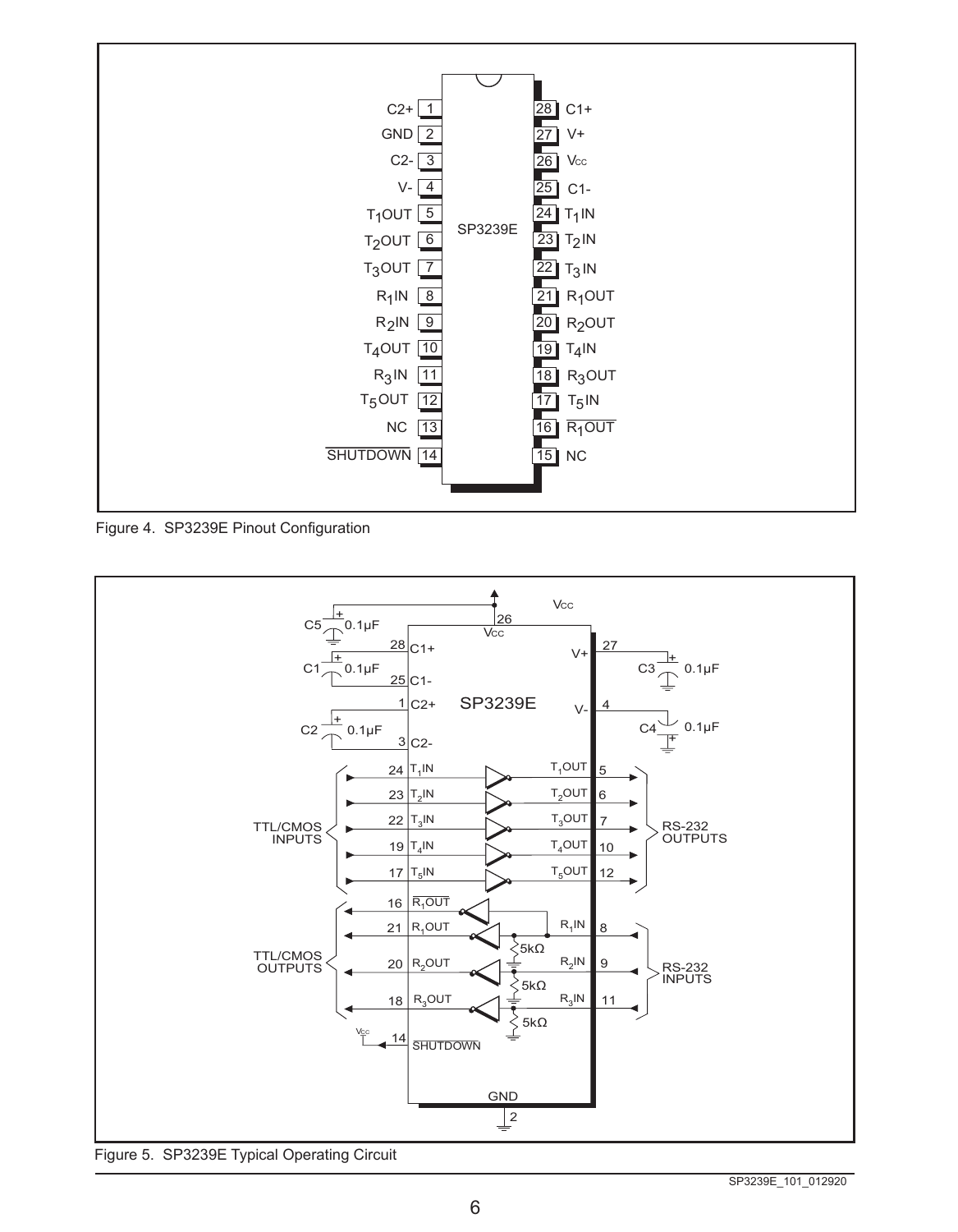#### **DESCRIPTION**

The SP3239E device meets the EIA/TIA-232 and ITU-T V.28/V.24 communication protocols and can be implemented in battery-powered, portable, or hand-held applications such as notebook or palmtop computers. The SP3239E devices feature Exar's proprietary and patented (U.S.‑‑ 5,306,954) on-board charge pump circuitry that generates ±5.5V RS-232 voltage levels from a single +3.0V to +5.5V power supply. The SP3239E devices can guarantee a data rate of 250kbps fully loaded.

The SP3239E is a 5-driver/3-receiver device, ideal for portable or hand-held applications. The SP3239E includes one complementary always-active receiver that can monitor an external device (such as a modem) in shutdown. This aids in protecting the UART or serial controller IC by preventing forward biasing of the protection diodes where  $V_{cc}$  may be disconnected.



Figure 6. Interface Circuitry Controlled by Microprocessor Supervisory Circuit

#### **THEORY OF OPERATION**

The SP3239E device is made up of three basic circuit blocks:

- 1. Drivers
- 2. Receivers
- 3. The Exar proprietary charge pump

#### **Drivers**

The drivers are inverting level transmitters that convert TTL or CMOS logic levels to 5.0V EIA/ TIA-232 levels with an inverted sense relative to the input logic levels. Typically, the RS-232 output voltage swing is  $\pm$ 5.4V with no load and +5V minimum fully loaded. The driver outputs are protected against infinite short-circuits to ground without degradation in reliability. These drivers comply with the EIA-TIA-232-F and all previous RS-232 versions.

The drivers can guarantee a data rate of 250kbps fully loaded with 3kΩ in parallel with 1000pF, ensuring compatibility with PC-to-PC communication software. All unused drivers inputs should be connected to GND or  $V_{cc}$ .

The slew rate of the driver output is internally limited to a maximum of 30V/µs in order to meet the EIA standards (EIA RS-232D 2.1.7, Paragraph 5). The transition of the loaded output from HIGH to LOW also meets the monotonicity requirements of the standard.

Figure 7 shows a loopback test circuit used to test the RS-232 drivers. Figure 8 shows the test results of the loopback circuit with all five drivers active at 120kbps with typical RS-232 loads in parallel with 1000pF capacitors. Figure 9 shows the test results where one driver was active at 250kbps and all five drivers loaded with an RS-232 receiver in parallel with a 1000pF capacitor. A solid RS-232 data transmission rate of 120kbps provides compatibility with many designs in personal computer peripherals and LAN applications.

#### **Receivers**

The receivers convert +5.0V EIA/TIA-232 levels to TTL or CMOS logic output levels. The truth table logic of the SP3239Edriver and receiver outputs can be found in Table 2.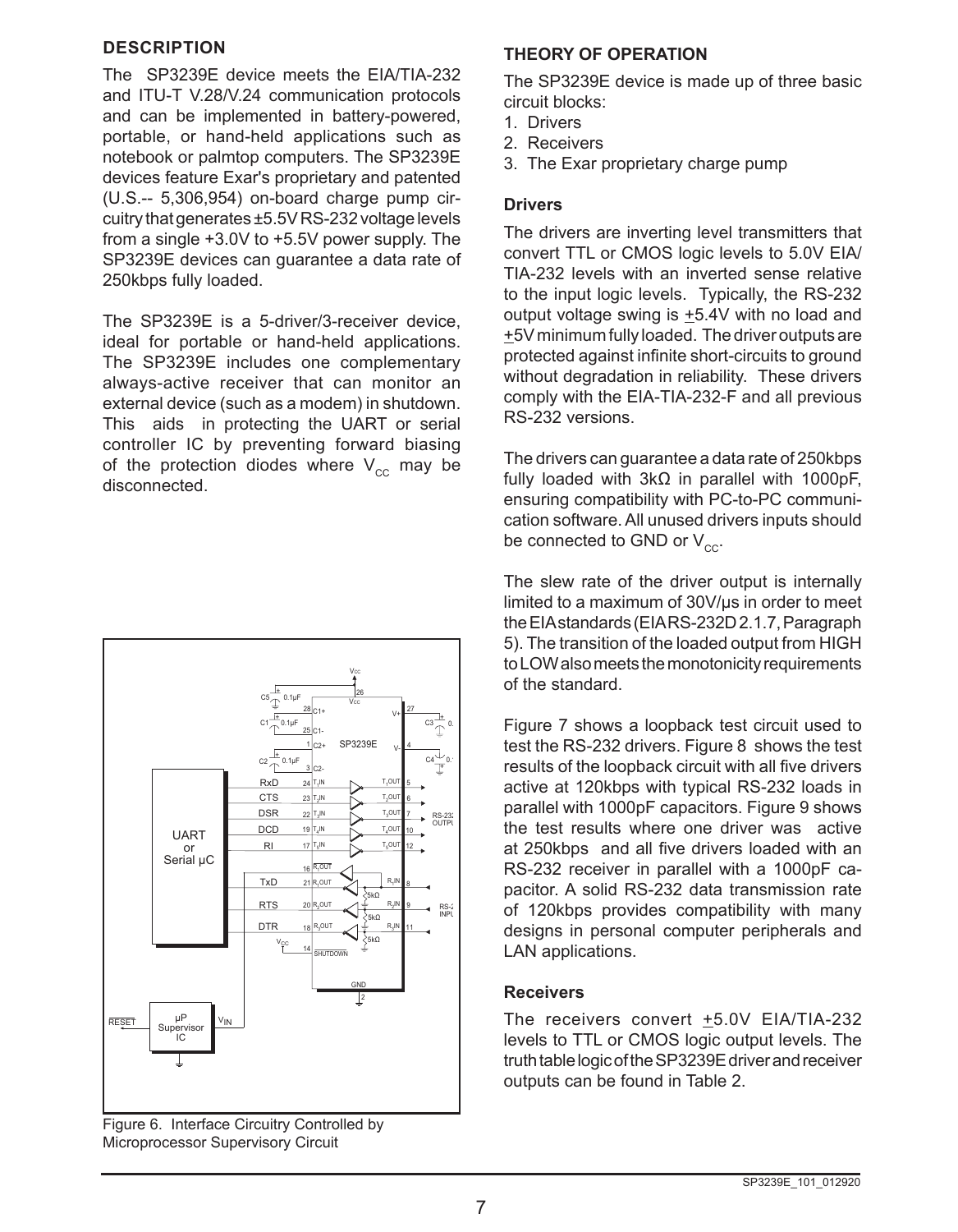

Figure 7. Loopback Test Circuit for RS-232 Driver Data Transmission Rates



Figure 8. Loopback Test results at 120kbps (All Drivers Fully Loaded)



| Device: SP3239E |              |              |          |  |
|-----------------|--------------|--------------|----------|--|
| <b>SHUTDOWN</b> | <b>TxOUT</b> | <b>RxOUT</b> | $R,$ OUT |  |
|                 | High-Z       | High-Z       | Active   |  |
|                 | Active       | Active       | Active   |  |

Table 2. SHUTDOWN Logic

The SP3239E includes an additional non-inverting receiver with an output  $\mathsf{R}_{\mathsf{1}}\mathsf{OUT}$ .  $\mathsf{R}_{\mathsf{1}}\mathsf{OUT}$ is an extra output that remains active and monitors activity while the other receiver outputs are forced into high impedance. This allows a Ring Indicator (RI) signal from a peripheral to be monitored without forward biasing the TTL/CMOS inputs of the other devices connected to the receiver outputs.

Since receiver input is usually from a transmission line where long cable lengths and system interference can degrade the signal, the inputs have a typical hysteresis margin of 300mV. This ensures that the receiver is virtually immune to noisy transmission lines. Should an input be left unconnected, an internal 5kΩ pulldown resistor to ground will commit the output of the receiver to a HIGH state.

#### **Charge Pump**

The charge pump is an Exar–patented design (U.S. 5,306,954) and uses a unique approach compared to older less–efficient designs. The charge pump still requires four external capacitors, but uses a four–phase voltage shifting technique to attain symmetrical 5.5V power supplies. The internal power supply consists of a regulated dual charge pump that provides output voltages 5.5V regardless of the input voltage  $(V_{cc})$  over the +3.0V to +5.5V range. This is important to maintain compliant RS-232 levels regardless of power supply fluctuations.

The charge pump operates in a discontinuous mode using an internal oscillator. If the output voltages are less than a magnitude of 5.5V, the charge pump is enabled. If the output voltages exceed a magnitude of 5.5V, the charge pump is disabled. This oscillator controls the four phases of the voltage shifting. A description of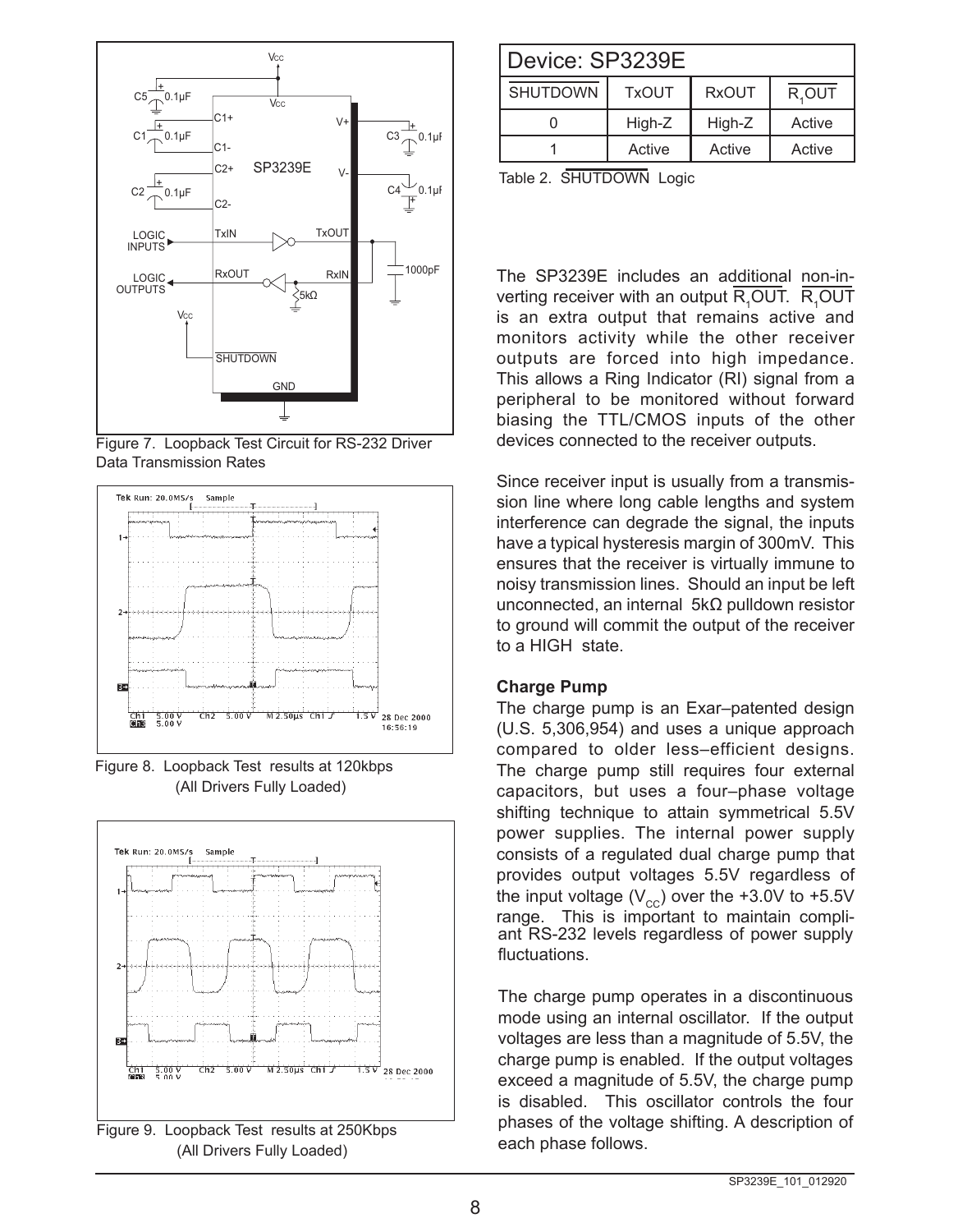#### **Phase 1**

 $-V_{\rm ss}$  charge storage — During this phase of the clock cycle, the positive side of capacitors  $C_1$  and  $\mathsf{C}_\mathsf{2}$  are initially charged to  $\mathsf{V}_{\mathrm{cc}}$ .  $\mathsf{C}_\mathsf{l}^*$  is then switched to GND and the charge in C $_1^-$  is transferred to C $_2^-$ . Since  $\mathsf{C}_2^{\vphantom{\dagger}}$  is connected to  $\mathsf{V}_{\mathrm{cc}}^{\vphantom{\dagger}},$  the voltage potential across capacitor  $\mathsf{C}_\mathsf{2}$  is now 2 times  $\mathsf{V}_\mathsf{cc}.$ 

#### **Phase 2**

 $-$  V<sub>ss</sub> transfer  $-$  Phase two of the clock connects the negative terminal of  $\mathsf{C}_\textsf{2}$  to the  $\mathsf{V}_{\textsf{ss}}$ storage capacitor and the positive terminal of  $\mathsf{C}_2^{}$  to GND. This transfers a negative generated voltage to  $\textsf{C}_{\scriptscriptstyle{3}}$ . This generated voltage is regulated to a minimum voltage of -5.5V. Simultaneous with the transfer of the voltage to  $\mathsf{C}_{_{3}},$ the positive side of capacitor  $\mathsf{C}_\mathtt{1}$  is switched to  $\mathsf{V}_\mathtt{cc}$ and the negative side is connected to GND.

#### **Phase 3**

 $-V_{nn}$  charge storage — The third phase of the clock is identical to the first phase — the charge transferred in  $\mathsf{C}_\mathtt{1}$  produces –V $_\mathrm{cc}$  in the negative terminal of  $\mathsf{C}_{\scriptscriptstyle\gamma}$ , which is applied to the negative side of capacitor  ${\sf C}_{\scriptscriptstyle 2}^{\scriptscriptstyle +}$  . Since  ${\sf C}_{\scriptscriptstyle 2}^{\scriptscriptstyle +}$  is at  ${\sf V}_{\scriptscriptstyle\rm CC}^{\scriptscriptstyle +}$ , the voltage potential across  $\mathsf{C}_2$  is 2 times  $\mathsf{V}_{\mathrm{cc}}.$ 

#### **Phase 4**

 $-V_{\text{DD}}$  transfer — The fourth phase of the clock connects the negative terminal of  $\mathsf{C}_2^{}$  to GND, and transfers this positive generated voltage across  $\mathsf{C}_\mathsf{2}$  to  $\mathsf{C}_\mathsf{4}$ , the  $\mathsf{V}_\mathsf{DD}$  storage capacitor. This voltage is regulated to +5.5V. At this voltage, the internal oscillator is disabled. Simultaneous with the transfer of the voltage to  $\mathsf{C}_\mathsf{4}$ , the

positive side of capacitor  $\textsf{C}_\textsf{\tiny 1}$  is switched to  $\textsf{V}_\textsf{cc}$ and the negative side is connected to GND, allowing the charge pump cycle to begin again. The charge pump cycle will continue as long as the operational conditions for the internal oscillator are present.

Since both V<sup>+</sup> and V<sup>-</sup> are separately generated from  $\mathsf{V}_{\mathsf{cc}}$ , in a no–load condition  $\mathsf{V}^{\scriptscriptstyle +}$  and  $\mathsf{V}^{\scriptscriptstyle -}$  will be symmetrical. Older charge pump approaches that generate V– from V+ will show a decrease in the magnitude of  $V^-$  compared to  $V^+$  due to the inherent inefficiencies in the design.

The clock rate for the charge pump typically operates at 500kHz. The external capacitors can be as low as 0.1µF with a 16V breakdown voltage rating.



Figure 10. Charge Pump Waveform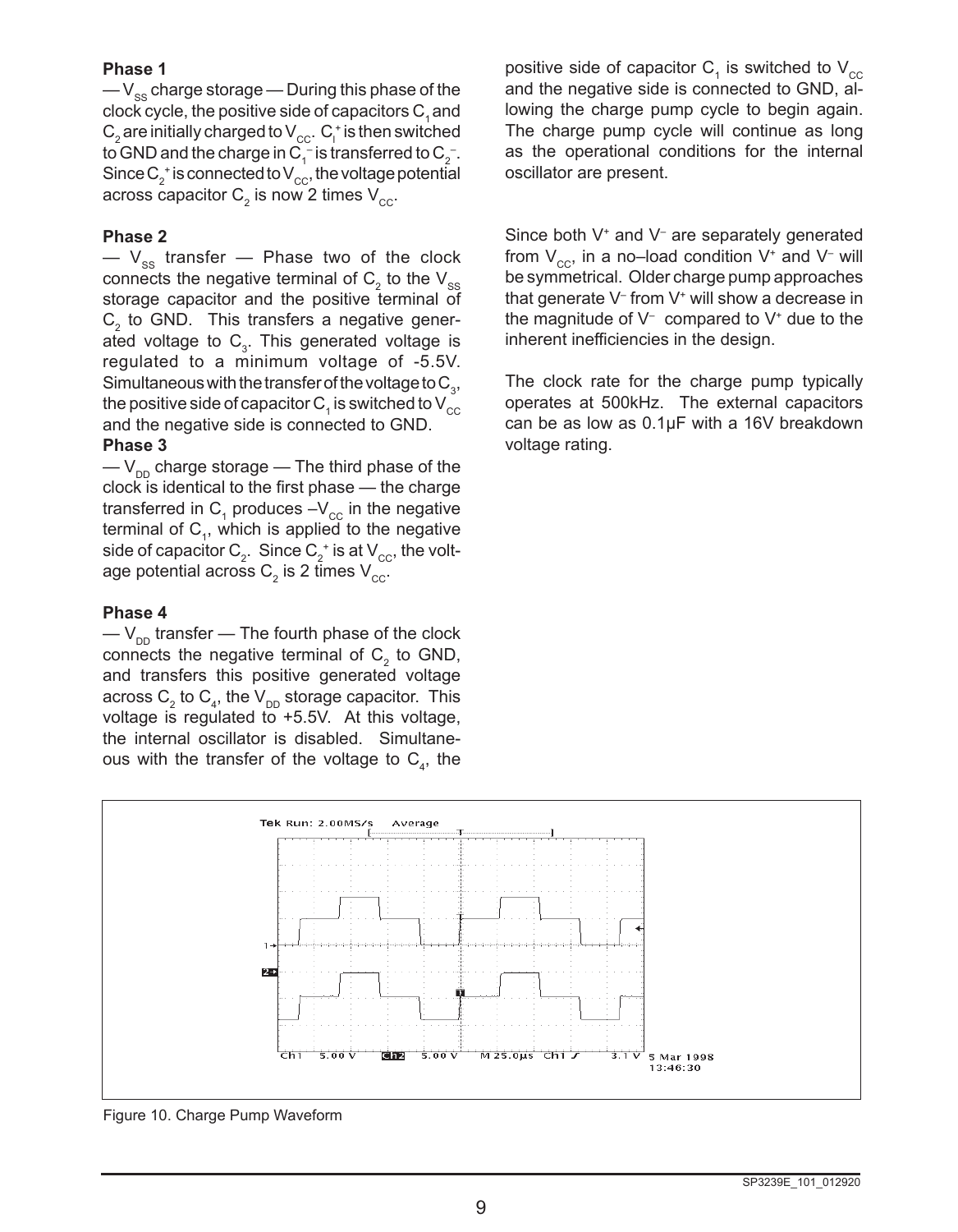

Figure 11. Charge Pump — Phase 1



Figure 12. Charge Pump — Phase 2



Figure 13. Charge Pump — Phase 3



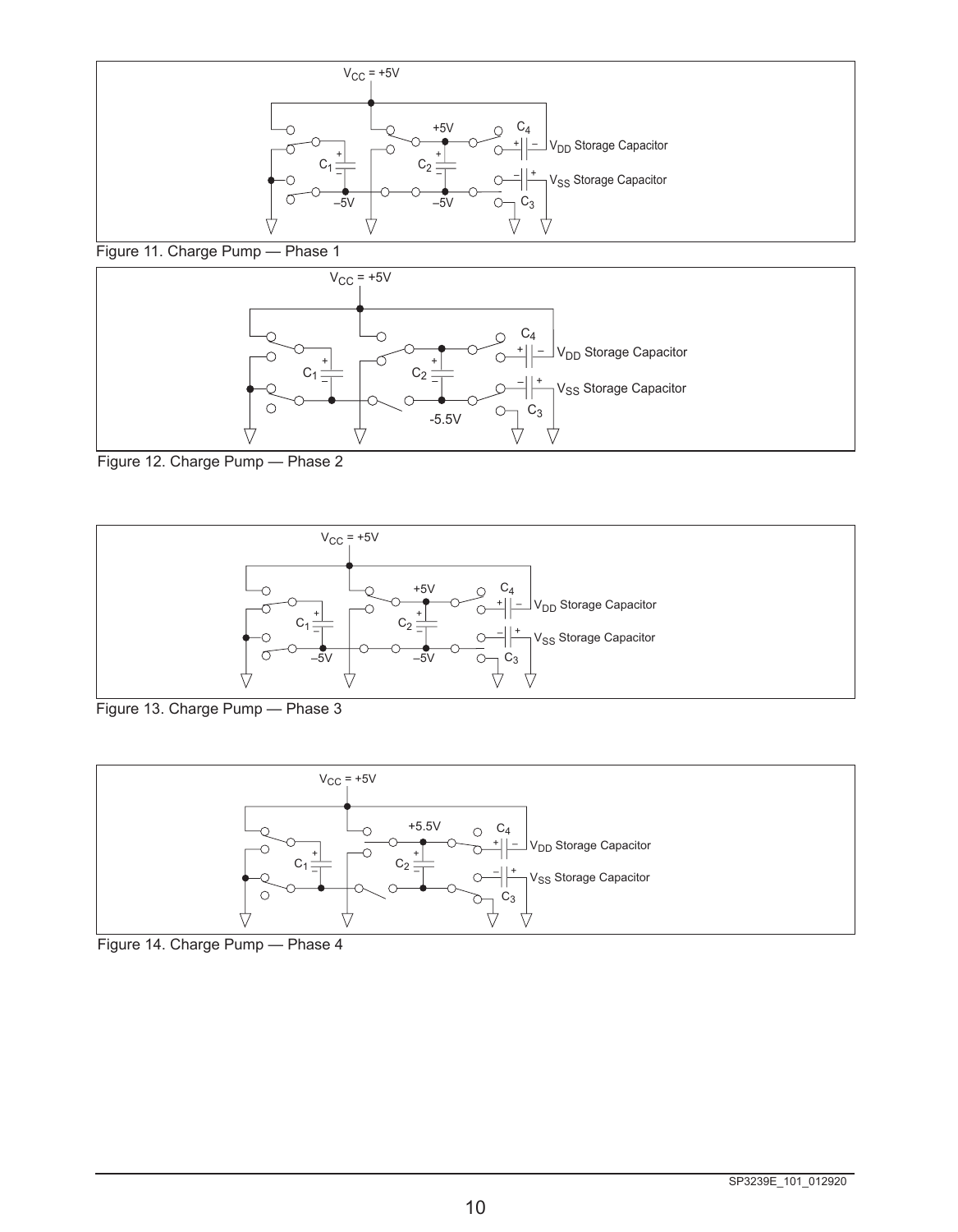

Figure 15. Circuit for the connectivity of the SP3239E with a DB-9 connector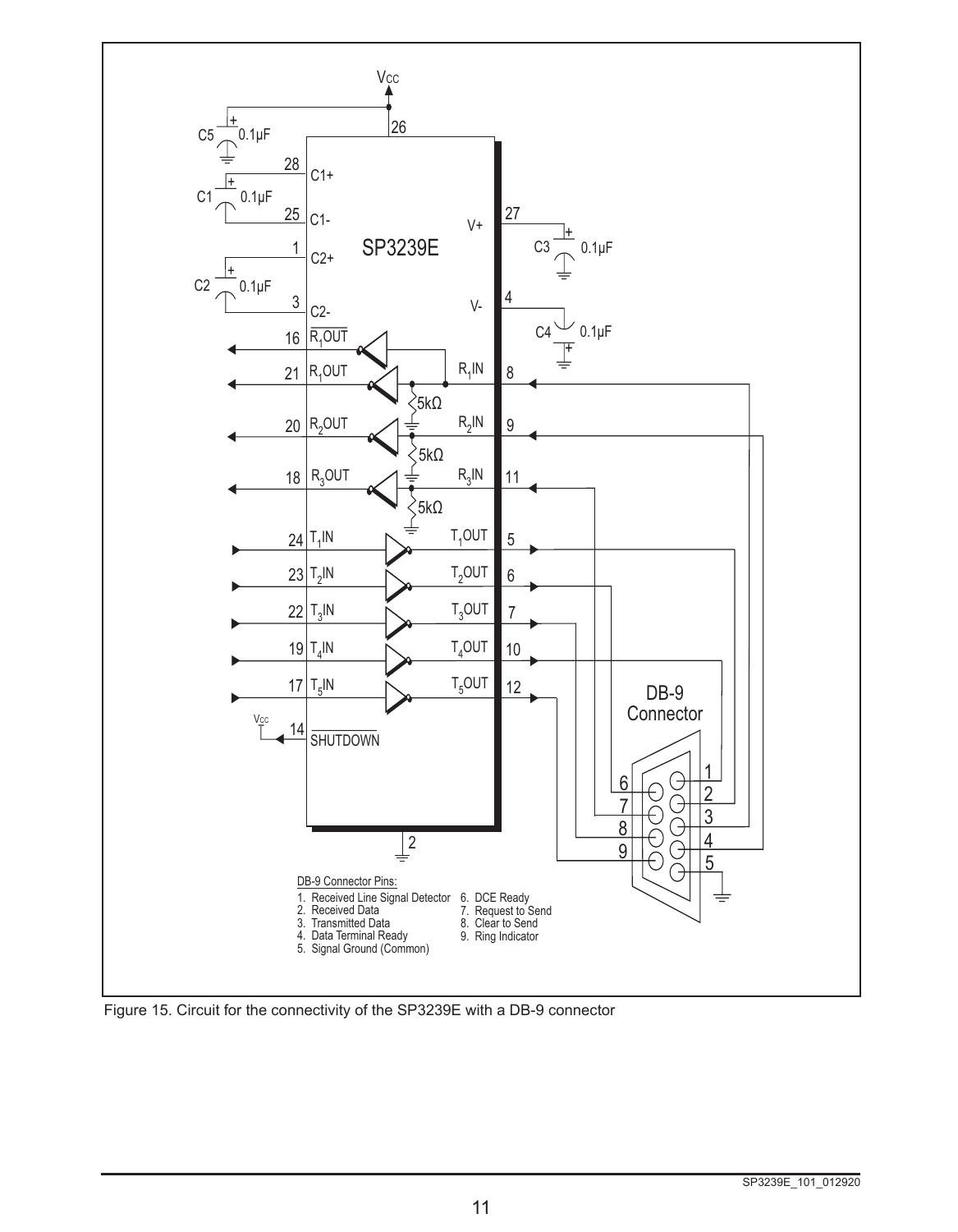#### **ESD TOLERANCE**

The SP3239E device incorporates ruggedized ESD cells on all driver output and receiver input pins. The ESD structure is improved over our previous family for more rugged applications and environments sensitive to electro-static discharges and associated transients. The improved ESD tolerance is at least  $±15kV$  without damage nor latch-up.

There are different methods of ESD testing applied:

> a) MIL-STD-883, Method 3015.7 b) IEC61000-4-2 Air-Discharge c) IEC61000-4-2 Direct Contact

The Human Body Model has been the generally accepted ESD testing method for semi-conductors. This method is also specified in MIL-STD-883, Method 3015.7 for ESD testing. The premise of this ESD test is to simulate the human body's potential to store electro-static energy and discharge it to an integrated circuit. The simulation is performed by using a test model as shown in Figure 16. This method will test the IC's capability to withstand an ESD transient during normal handling such as in manufacturing areas where the IC's tend to be handled frequently.

The IEC-61000-4-2, formerly IEC801-2, is generally used for testing ESD on equipment and systems. For system manufacturers, they must guarantee a certain amount of ESD protection since the system itself is exposed to the outside environment and human presence. The premise with IEC61000-4-2 is that the system is required to withstand an amount of static electricity when ESD is applied to points and surfaces of the equipment that are accessible to personnel during normal usage. The transceiver IC receives most of the ESD current when the ESD source is applied to the connector pins. The test circuit for IEC61000-4-2 is shown on Figure 17. There are two methods within IEC61000-4-2, the Air Discharge method and the Contact Discharge method.

With the Air Discharge Method, an ESD voltage is applied to the equipment under test (EUT) through air. This simulates an electrically charged person ready to connect a cable onto the rear of the system only to find an unpleasant zap just before the person touches the back panel. The high energy potential on the person discharges through an arcing path to the rear panel of the system before he or she even touches the system. This energy, whether discharged directly or through air, is predominantly a function of the discharge current rather than the discharge voltage. Variables with an air discharge such as approach speed of the object carrying the ESD potential to the system and humidity will tend to change the discharge current. For example, the rise time of the discharge current varies with the approach speed.

The Contact Discharge Method applies the ESD current directly to the EUT. This method was devised to reduce the unpredictability of the ESD arc. The discharge current rise time is constant since the energy is directly transferred without the air-gap arc. In situations such as hand held systems, the ESD charge can be directly discharged to the equipment from a person already holding the equipment. The current is transferred on to the keypad or the serial port of the equipment directly and then travels through the PCB and finally to the IC.



Figure 16. ESD Test Circuit for Human Body Model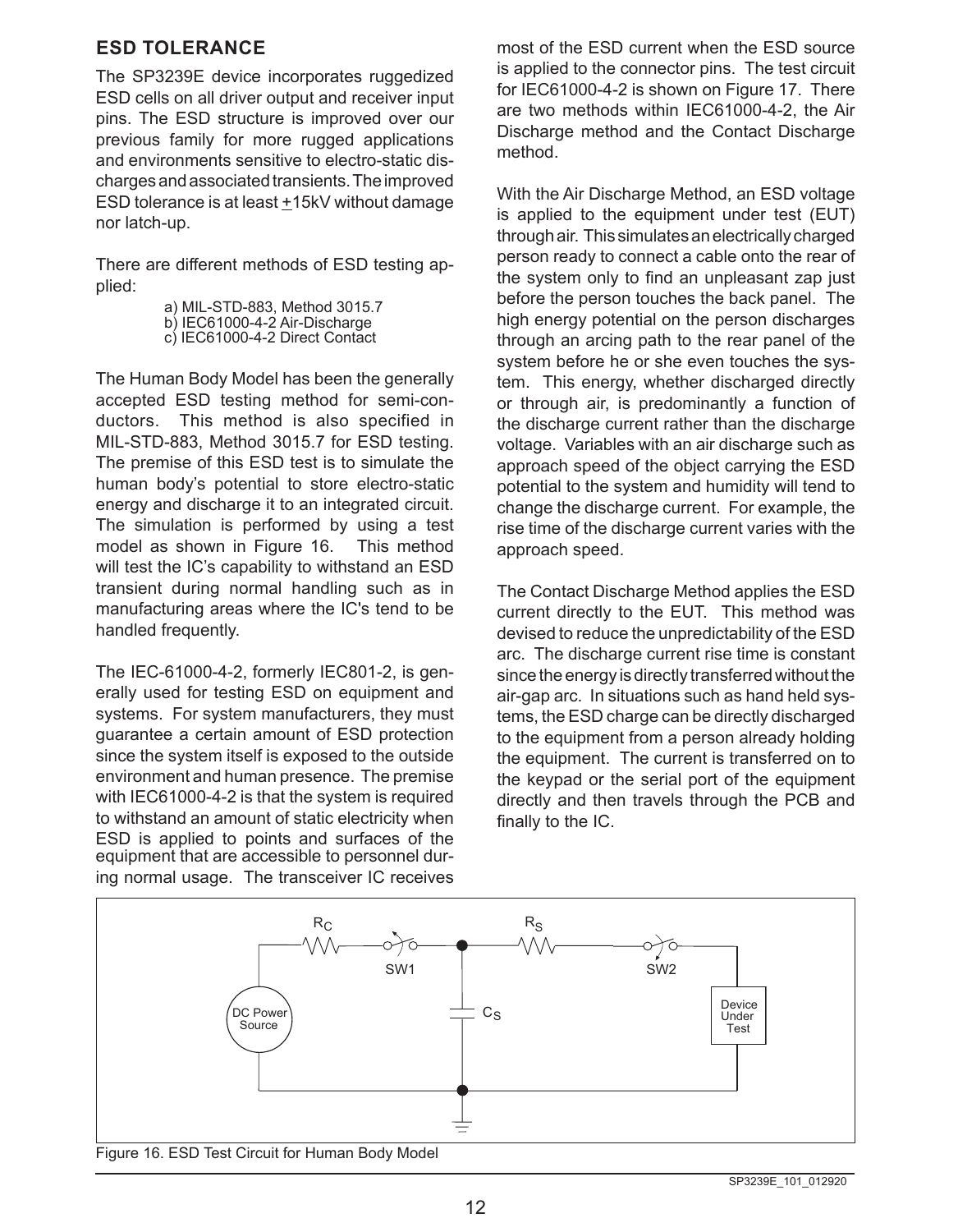

Figure 17. ESD Test Circuit for IEC61000-4-2

The circuit models in Figures 16 and 17 represent the typical ESD testing circuit used for all three methods. The  $C_{\rm s}$  is initially charged with the DC power supply when the first switch (SW1) is on. Now that the capacitor is charged, the second switch (SW2) is on while SW1 switches off. The voltage stored in the capacitor is then applied through  $R_{\rm s}$ , the current limiting resistor, onto the device under test (DUT). In ESD tests, the SW2 switch is pulsed so that the device under test receives a duration of voltage.

For the Human Body Model, the current limiting resistor  $(R_s)$  and the source capacitor  $(C_s)$  are 1.5kΩ an 100pF, respectively. For IEC-61000-4-2, the current limiting resistor  $(R_{\rm s})$  and the source capacitor (C<sub>s</sub>) are 330Ω an 150pF, respectively.

The higher  $C_{\rm s}$  value and lower  $R_{\rm s}$  value in the IEC61000-4-2 model are more stringent than the Human Body Model. The larger storage capacitor injects a higher voltage to the test point when SW2 is switched on. The lower current limiting resistor increases the current charge onto the test point.



Figure 18. ESD Test Waveform for IEC61000-4-2

| <b>DEVICE PIN</b><br><b>TESTED</b>                             | <b>HUMAN BODY</b><br><b>MODEL</b> | <b>Air Discharge</b> | IEC61000-4-2<br><b>Direct Contact</b> | Level  |
|----------------------------------------------------------------|-----------------------------------|----------------------|---------------------------------------|--------|
| <b>Driver Outputs</b><br>$+15kV$<br>Receiver Inputs<br>$+15kV$ |                                   | $+15kV$<br>$+15kV$   | +8kV<br>+8kV                          | 4<br>4 |

Table 3. Transceiver ESD Tolerance Levels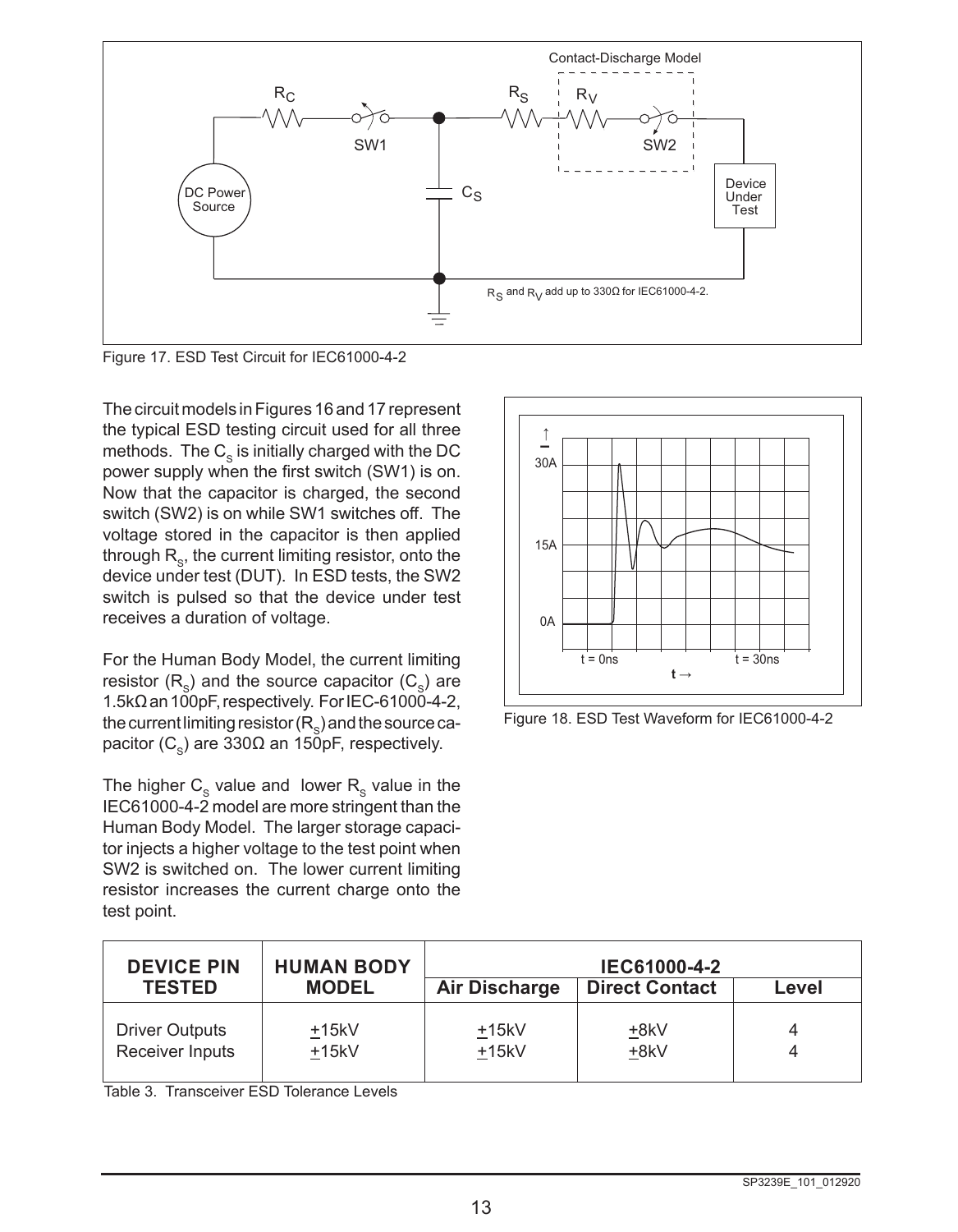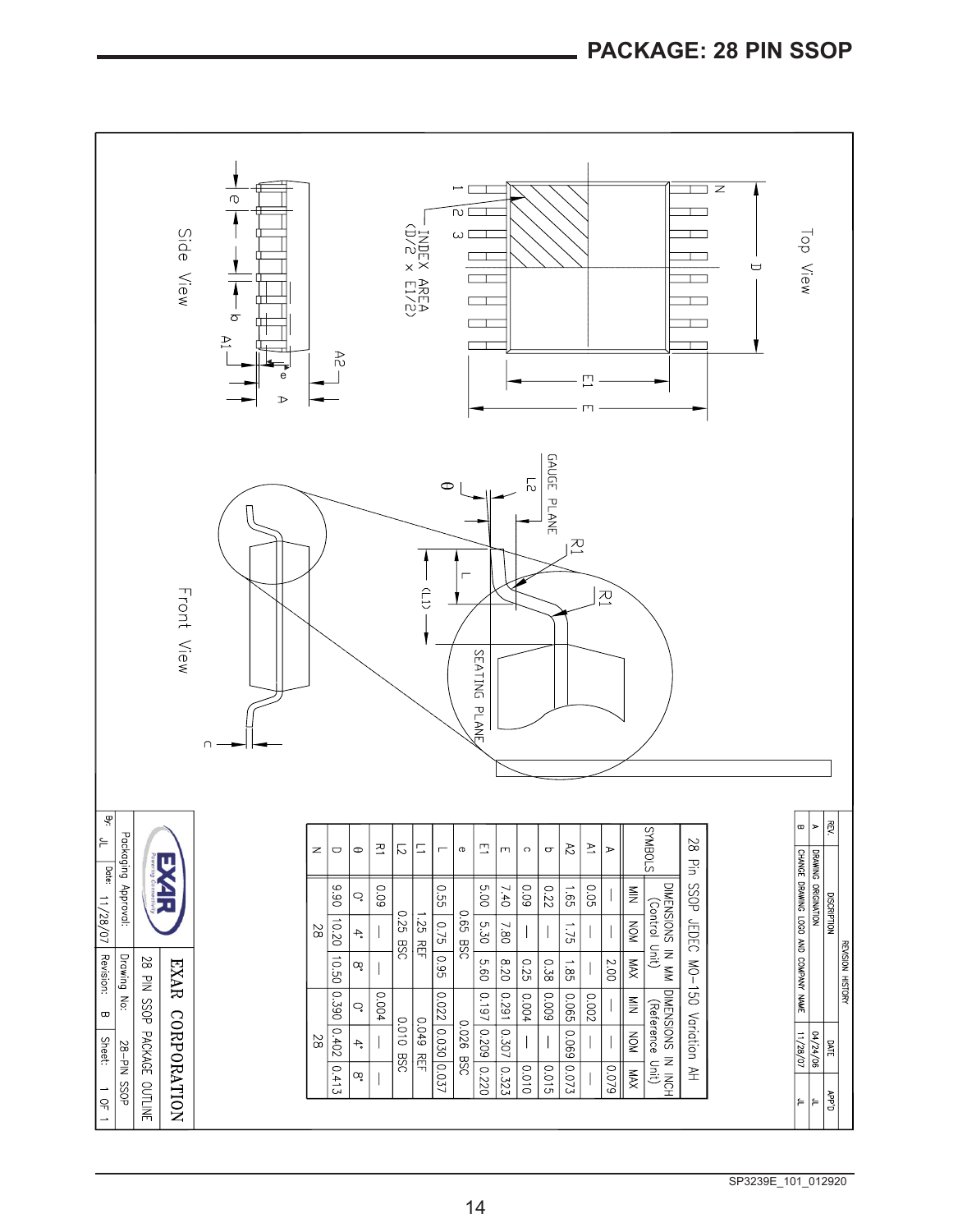# **ORDERING INFORMATION(1)**

| <b>Part Number</b>                            | Temp. Range | Package | Package Method   Lead-Free $(2)$ |     |
|-----------------------------------------------|-------------|---------|----------------------------------|-----|
| SP3239EEA-L/TR   -40°C to +85°C   28 Pin SSOP |             |         | Tape and Reel                    | Yes |

NOTES:

1. Refer to [www.maxlinear.com/SP3239E](http://www.maxlinear.com/SP3239E) for most up to date Ordering Information.

2. Visit [www.maxlinear.com](http://www.maxlinear.com) for additional information on Environmental Rating.